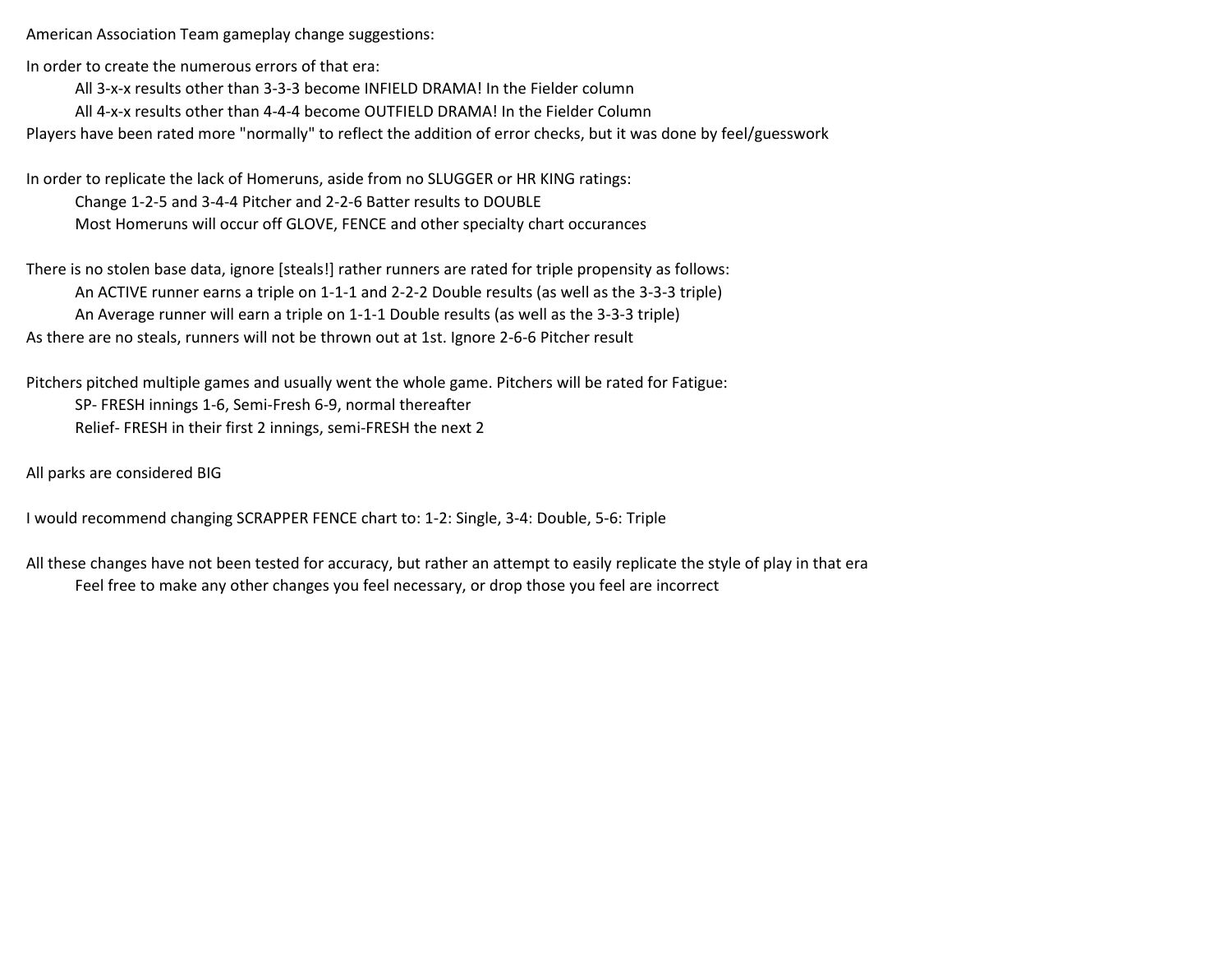|                                              | Ed<br>WHITING<br>C · 1882 Baltimore                                                                          | <b>Charlie</b><br>HOUSEHOLDER<br>1B • 1882 Baltimore |                                                                                                                                      | <b>Gracie</b><br><b>PIERCE</b><br>MI • 1882 Baltimore |                                                                                                                                     | John<br><b>SHETZLINE</b><br>IN • 1882 Baltimore                                                              |                                                                                                                 | <b>Charlie</b><br>WAITT<br>OF • 1882 Baltimore                                            |                                                                                                                                                            | Tom<br><b>BROWN</b><br>OF • 1882 Baltimore               |                                                                                   |  |
|----------------------------------------------|--------------------------------------------------------------------------------------------------------------|------------------------------------------------------|--------------------------------------------------------------------------------------------------------------------------------------|-------------------------------------------------------|-------------------------------------------------------------------------------------------------------------------------------------|--------------------------------------------------------------------------------------------------------------|-----------------------------------------------------------------------------------------------------------------|-------------------------------------------------------------------------------------------|------------------------------------------------------------------------------------------------------------------------------------------------------------|----------------------------------------------------------|-----------------------------------------------------------------------------------|--|
|                                              | $\star$<br><b>Batting L</b>                                                                                  |                                                      | $\star$<br><b>Batting L</b>                                                                                                          |                                                       | $\star$<br>Batting L                                                                                                                |                                                                                                              | $\star$<br><b>Batting R</b>                                                                                     |                                                                                           | $\star$<br><b>Batting R</b>                                                                                                                                |                                                          | $\star$<br><b>Batting L</b>                                                       |  |
|                                              | <b>SCRAPPER</b><br>EAGER                                                                                     |                                                      | <b>SCRAPPER</b><br>EAGER                                                                                                             |                                                       | <b>UTILITY</b><br><b>SCRAPPER</b><br><b>EAGER</b>                                                                                   |                                                                                                              | <b>UTILITY</b><br><b>SCRAPPER</b><br><b>EAGER</b>                                                               |                                                                                           | <b>UTILITY</b><br><b>SAD SACK</b><br><b>SCRAPPER</b><br><b>•EAGER</b>                                                                                      |                                                          | <b>HERO</b><br><b>SCRAPPER</b><br>EAGER                                           |  |
| Fielding<br><b>IRON</b><br>@2013 PLAAY Games | Running<br>$\bullet$ STOIC<br>Experience<br>·PROSPECT                                                        | Fielding<br>GOLD <sup>.</sup><br>@2013 PLAAY Games   | Running<br>Experience<br>$\cdot$ ICON                                                                                                | Fielding<br><b>IRON</b><br>@2013 PLAAY Games          | Running<br><b>STOIC</b><br>Experience<br>•PROSPECT                                                                                  | Fielding<br><b>IRON</b><br>@2013 PLAAY Games                                                                 | Running<br><b>STOIC</b><br>Experience<br><b>ICON</b>                                                            | Fielding<br>IRON <sup>.</sup><br>@2013 PLAAY Games                                        | Running<br><b>STOIC</b><br>Experience<br>$\cdot$ ICON                                                                                                      | Fielding<br><b>IRON</b><br>@2013 PLAAY Games             | Running<br>·STOIC<br>Experience<br>·PROSPECT                                      |  |
|                                              | Monk                                                                                                         |                                                      | Harry                                                                                                                                |                                                       | Bill                                                                                                                                |                                                                                                              | Henry                                                                                                           |                                                                                           | <b>Tricky</b>                                                                                                                                              | <b>Nick</b>                                              |                                                                                   |  |
|                                              | <b>CLINE</b><br>UT • 1882 Baltimore                                                                          | JACOBY<br>UT • 1882 Baltimore                        |                                                                                                                                      | <b>SMILEY</b><br>MI • 1882 Baltimore                  |                                                                                                                                     | <b>MYERS</b><br>OF/RP . 1882 Baltimore                                                                       |                                                                                                                 | NICHOLS<br>OF/P . 1882 Baltimore                                                          |                                                                                                                                                            | <b>SCHARF</b><br>UT • 1882 Baltimore                     |                                                                                   |  |
| Fielding<br><b>IRON</b><br>@2013 PLAAY Games | $\star$<br><b>Batting L</b><br>·UTILITY<br><b>SCRAPPER</b><br>EAGER<br>Running<br><b>STOIC</b><br>Experience | Fielding<br><b>IRON</b><br>@2013 PLAAY Games         | ☆<br><b>Batting R</b><br><b>SAD SACK</b><br><b>SCRAPPER</b><br><b>•EAGER</b><br>Running<br><b>STOIC</b><br>Experience<br><b>ICON</b> | Fielding<br>IRON <sup>.</sup><br>@2013 PLAAY Games    | <b>Batting R</b><br><b>UTILITY</b><br><b>.SAD SACK</b><br><b>SCRAPPER</b><br><b>•EAGER</b><br>Running<br><b>STOIC</b><br>Experience | Pitching R<br><b>WORKMAN</b><br><b>STRUGGLR</b><br>D-CONTROL<br>Fielding<br><b>IRON</b><br>@2013 PLAAY Games | $\star$<br><b>Batting R</b><br>·UTILITY<br><b>SAD SACK</b><br>SCRAPPER<br><b>EAGER</b><br>Running<br>Experience | Pitching R<br><b>WORKMAN</b><br>D-CONTROL<br>Fielding<br><b>IRON</b><br>@2013 PLAAY Games | $\frac{1}{\sqrt{2}}$<br><b>Batting R</b><br><b>UTILITY</b><br><b>.SAD SACK</b><br><b>SCRAPPER</b><br><b>•EAGER</b><br>Running<br>Experience<br><b>ICON</b> | Pitching<br>Fielding<br><b>IRON</b><br>@2013 PLAAY Games | <b>Batting R</b><br><b>UTILITY</b><br>·SCRAPPER<br>EAGER<br>Running<br>Experience |  |
|                                              | Frank                                                                                                        | <b>Doc</b>                                           |                                                                                                                                      | Bill                                                  |                                                                                                                                     | Bill                                                                                                         |                                                                                                                 | Jack                                                                                      |                                                                                                                                                            |                                                          |                                                                                   |  |
|                                              | <b>BURT</b><br>OF • 1882 Baltimore                                                                           |                                                      | <b>LANDIS</b><br>P • 1882 Baltimore                                                                                                  |                                                       | <b>GEISS</b><br>P • 1882 Baltimore                                                                                                  |                                                                                                              | WISE<br>P • 1882 Baltimore                                                                                      |                                                                                           | <b>LEARY</b><br>P • 1882 Baltimore                                                                                                                         |                                                          |                                                                                   |  |
| Pitching                                     | <b>Batting R</b><br>·UTILITY<br><b>SAD SACK</b><br><b>SCRAPPER</b><br>EAGER                                  | Pitching R<br>STAR•<br>D-CONTROL                     | $\star$<br><b>Batting R</b><br>·UTILITY<br><b>.SAD SACK</b><br><b>SCRAPPER</b><br>EAGER                                              | Pitching R<br><b>WORKMAN</b><br>CONTROL               | $\vec{r}$<br><b>Batting R</b><br><b>UTILITY</b><br><b>.SAD SACK</b><br><b>SCRAPPER</b><br>EAGER                                     | Pitching R<br><b>STAR</b><br><b>D-CONTROL</b>                                                                | <b>Batting R</b><br>·UTILITY<br><b>SAD SACK</b><br><b>SCRAPPER</b><br>EAGER                                     | Pitching L<br>$\mathsf{ACE}$<br><b>STAR</b><br>CONTROL <sup>.</sup>                       | <b>Batting L</b><br>·UTILITY<br><b>SCRAPPER</b><br>EAGER                                                                                                   |                                                          |                                                                                   |  |
| Fielding<br><b>IRON</b><br>@2013 PLAAY Games | Running<br>Experience                                                                                        | Fielding<br>@2013 PLAAY Games                        | Running<br>Experience<br>$\cdot$ ICON                                                                                                | Fielding<br><b>IRON</b><br>@2013 PLAAY Games          | Running<br>Experience                                                                                                               | Fielding<br>IRON <sup>.</sup><br>@2013 PLAAY Games                                                           | Running<br>Experience<br>·PROSPECT                                                                              | Fielding<br>@2013 PLAAY Games                                                             | Running<br>Experience                                                                                                                                      |                                                          |                                                                                   |  |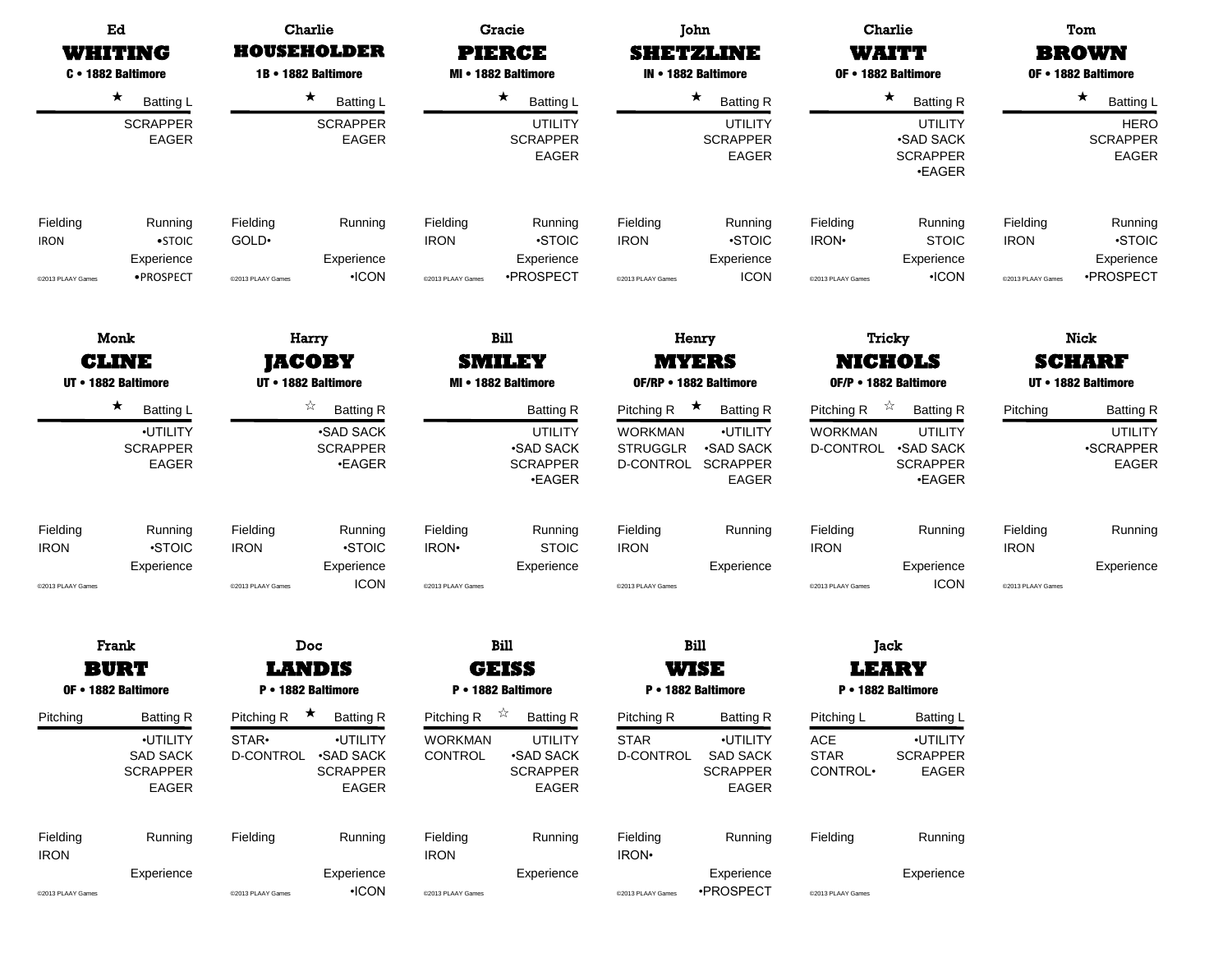|                               | Pop<br><b>SNYDER</b><br>C · 1882 Cincinnati                                    |                                                                | Dan<br><b>STEARNS</b><br>1B • 1882 Cincinnati                        |                                               | <b>Bid</b><br><b>MCPHEE</b><br>2B · 1882 Cincinnati                  |                                                    | Chick<br><b>FULMER</b><br>SS • 1882 Cincinnati                                |                                                             | Hick<br><b>CARPENTER</b><br>3B · 1882 Cincinnati                                                  |                                                           | Jimmy<br><b>MACULLAR</b><br>OF • 1882 Cincinnati                            |
|-------------------------------|--------------------------------------------------------------------------------|----------------------------------------------------------------|----------------------------------------------------------------------|-----------------------------------------------|----------------------------------------------------------------------|----------------------------------------------------|-------------------------------------------------------------------------------|-------------------------------------------------------------|---------------------------------------------------------------------------------------------------|-----------------------------------------------------------|-----------------------------------------------------------------------------|
|                               | $\star$<br><b>Batting R</b><br><b>HERO</b><br><b>SCRAPPER</b><br><b>EAGER</b>  | $\star$<br><b>Batting L</b><br><b>SCRAPPER</b><br><b>EAGER</b> |                                                                      |                                               | ★<br><b>Batting R</b><br>·UTILITY<br><b>SCRAPPER</b><br><b>EAGER</b> |                                                    | $\star$<br><b>Batting R</b><br><b>HERO</b><br><b>SCRAPPER</b><br><b>EAGER</b> |                                                             | $\star$<br><b>Batting R</b><br><b>HERO</b><br><b>•CHAMPION</b><br><b>SCRAPPER</b><br><b>EAGER</b> |                                                           | $\star$<br><b>Batting R</b><br>·UTILITY<br><b>SCRAPPER</b><br><b>EAGER</b>  |
| Fielding<br>@2013 PLAAY Games | Running<br><b>STOIC</b><br>Experience<br>$\cdot$ ICON                          | Fielding<br>@2013 PLAAY Games                                  | Running<br>•STOIC<br>Experience<br><b>PROSPECT</b>                   | Fielding<br>@2013 PLAAY Games                 | Running<br><b>ACTIVE</b><br>Experience<br>·PROSPECT                  | Fielding<br>IRON <sup>.</sup><br>@2013 PLAAY Games | Running<br>Experience<br><b>ICON</b>                                          | Fielding<br><b>IRON</b><br>@2013 PLAAY Games                | Running<br>Experience                                                                             | Fielding<br>@2013 PLAAY Games                             | Running<br><b>ACTIVE</b><br>Experience<br>$\cdot$ ICON                      |
|                               | Joe<br><b>SOMMER</b><br>OF • 1882 Cincinnati                                   |                                                                | Henry<br>I WET<br>OF • 1882 Cincinnati                               | Phil<br><b>POWERS</b><br>UT • 1882 Cincinnati |                                                                      | Harry<br>WHEELER<br>OF/P • 1882 Cincinnati         |                                                                               | Will<br>WHITE<br>P/OF • 1882 Cincinnati                     |                                                                                                   | Harry<br><b>MCCORMICK</b><br>P/OF • 1882 Cincinnati       |                                                                             |
|                               | $\star$<br><b>Batting R</b><br><b>HERO</b><br><b>SCRAPPER</b><br>$\cdot$ EAGER |                                                                | ☆<br><b>Batting R</b><br>·UTILITY<br><b>SCRAPPER</b><br><b>EAGER</b> |                                               | ☆<br><b>Batting R</b><br>UTILITY<br><b>SCRAPPER</b><br><b>EAGER</b>  | Pitching R<br>STRUGGLR•                            | ★<br><b>Batting R</b><br><b>SCRAPPER</b><br><b>EAGER</b>                      | Pitching R<br><b>ACE</b><br><b>STAR</b><br><b>D-CONTROL</b> | ★<br><b>Batting B</b><br>HERO<br><b>SCRAPPER</b><br><b>EAGER</b>                                  | Pitching R<br><b>ACE</b><br><b>STAR</b><br><b>CONTROL</b> | ☆<br><b>Batting R</b><br><b>SAD SACK</b><br><b>SCRAPPER</b><br><b>EAGER</b> |
| Fielding<br>@2013 PLAAY Games | Running<br>Experience                                                          | Fielding<br>@2013 PLAAY Games                                  | Running<br><b>STOIC</b><br>Experience<br>$\cdot$ ICON                | Fielding<br>@2013 PLAAY Games                 | Running<br><b>STOIC</b><br>Experience<br>$\cdot$ ICON                | Fielding<br><b>IRON</b><br>@2013 PLAAY Games       | Running<br><b>ACTIVE</b><br>Experience<br>·PROSPECT                           | Fielding<br>GOLD <sup>.</sup><br>@2013 PLAAY Games          | Running<br><b>STOIC</b><br>Experience<br>$\cdot$ ICON                                             | Fielding<br>GOLD.<br>@2013 PLAAY Games                    | Running<br>Experience                                                       |

| Rudy           |
|----------------|
| <b>KEMMLER</b> |

UT • 1882 Cincinnati

| Pitching          | <b>Batting R</b> |
|-------------------|------------------|
|                   | UTILITY          |
|                   | SAD SACK         |
|                   | <b>SCRAPPER</b>  |
|                   | FAGFR            |
|                   |                  |
| Fielding          | Running          |
| <b>IRON</b>       | <b>STOIC</b>     |
|                   | Experience       |
| @2013 PLAAY Games | •PROSPFCT        |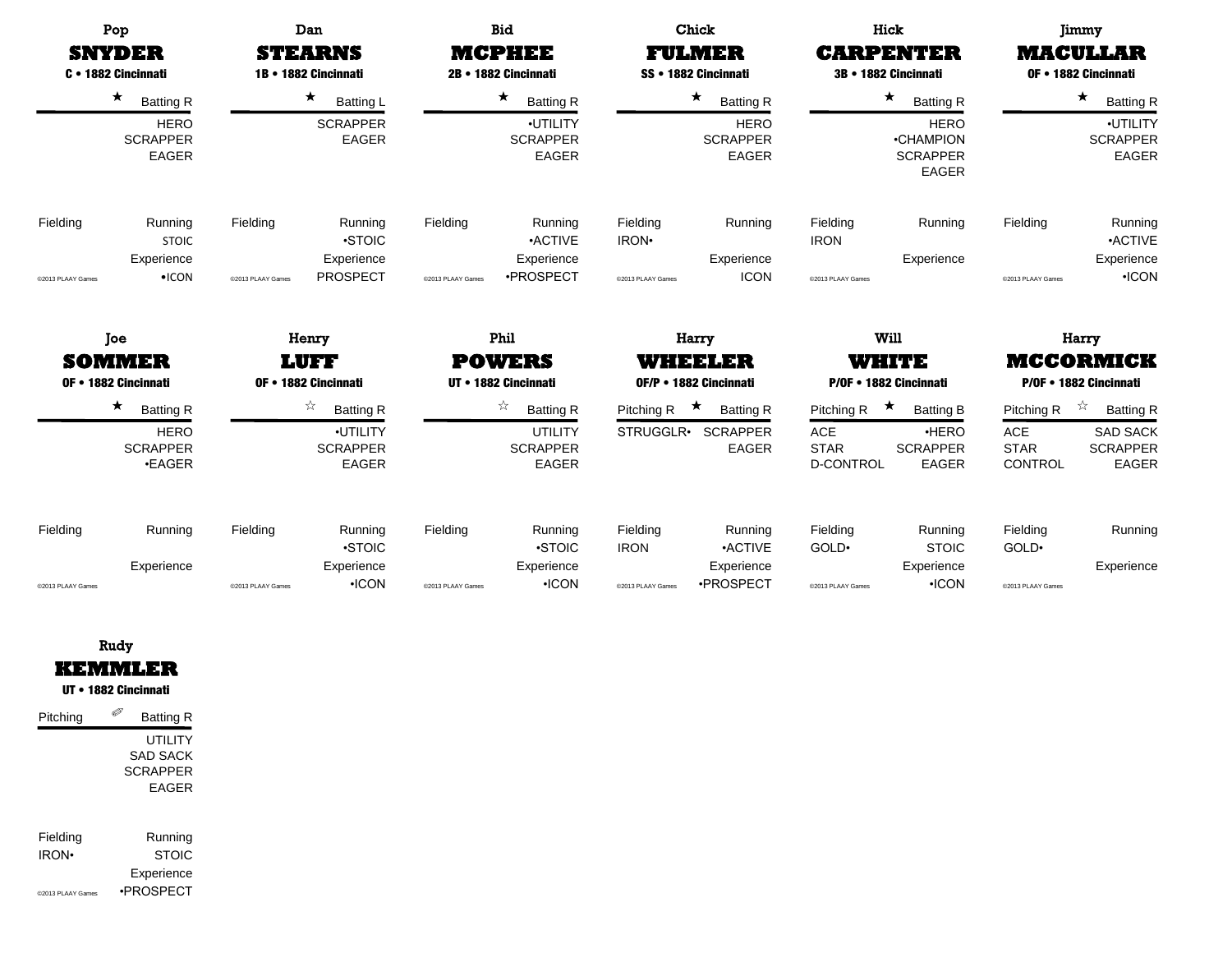|                                                                         | Dan<br><b>SULLIVAN</b><br>C . 1882 Louisville | Pete<br><b>BROWNING</b><br>IN • 1882 Louisville                  |                                                |                                        | Denny<br>MACK<br>UT • 1882 Louisville          |                                                             | <b>Bill</b><br><b>SCHENCK</b><br>3B • 1882 Louisville              |                                              | Chicken<br>WOLF<br>OF • 1882 Louisville              |                                                    | Leech<br><b>MASKREY</b><br>OF . 1882 Louisville          |
|-------------------------------------------------------------------------|-----------------------------------------------|------------------------------------------------------------------|------------------------------------------------|----------------------------------------|------------------------------------------------|-------------------------------------------------------------|--------------------------------------------------------------------|----------------------------------------------|------------------------------------------------------|----------------------------------------------------|----------------------------------------------------------|
|                                                                         | $\star$<br><b>Batting R</b><br>HERO           |                                                                  | $\star$<br><b>Batting R</b><br><b>CHAMPION</b> |                                        | $\star$<br><b>Batting R</b><br><b>SAD SACK</b> |                                                             | $\star$<br><b>Batting R</b><br><b>SCRAPPER</b>                     |                                              | $\star$<br><b>Batting R</b><br><b>HERO</b>           |                                                    | $\star$<br><b>Batting R</b><br>·UTILITY                  |
|                                                                         | <b>SCRAPPER</b><br><b>EAGER</b>               |                                                                  |                                                |                                        | <b>SCRAPPER</b><br><b>.EAGER</b>               |                                                             | <b>EAGER</b>                                                       |                                              | <b>SCRAPPER</b><br><b>EAGER</b>                      |                                                    | <b>SCRAPPER</b><br><b>EAGER</b>                          |
| Fielding<br><b>IRON</b>                                                 | Running<br><b>STOIC</b>                       | Fielding<br>IRON <sup>.</sup>                                    | Running<br><b>STOIC</b>                        | Fielding<br>IRON <sup>.</sup>          | Running<br><b>STOIC</b>                        | Fielding<br><b>IRON</b>                                     | Running<br><b>STOIC</b>                                            | Fielding<br>IRON <sup>.</sup>                | Running<br><b>ACTIVE</b>                             | Fielding<br>IRON <sup>.</sup>                      | Running<br><b>STOIC</b>                                  |
| @2013 PLAAY Games                                                       | Experience                                    | @2013 PLAAY Games                                                | Experience<br>·PROSPECT                        | @2013 PLAAY Games                      | Experience<br><b>ICON</b>                      | @2013 PLAAY Games                                           | Experience<br>$\cdot$ ICON                                         | @2013 PLAAY Games                            | Experience<br><b>PROSPECT</b>                        | @2013 PLAAY Games                                  | Experience<br>$\cdot$ ICON                               |
|                                                                         | <b>Charles</b>                                | Gracie                                                           |                                                | Joe                                    |                                                | Guy                                                         |                                                                    | John                                         |                                                      | Tony                                               |                                                          |
|                                                                         | <b>STRICK</b><br>UT • 1882 Louisville         |                                                                  | <b>PIERCE</b><br>2B • 1882 Louisville          |                                        | <b>CROTTY</b><br>C · 1882 Louisville           | HECKER<br>1B/P • 1882 Louisville                            |                                                                    | <b>RECCIUS</b><br>OF/P • 1882 Louisville     |                                                      | <b>MULLANE</b><br>P • 1882 Louisville              |                                                          |
| ☆<br><b>Batting R</b><br>·UTILITY<br><b>SAD SACK</b><br><b>SCRAPPER</b> |                                               | <b>Batting L</b><br>•CHAMPION<br><b>SCRAPPER</b><br><b>EAGER</b> |                                                | <b>SAD SACK</b><br><b>SCRAPPER</b>     |                                                | Pitching R<br><b>ACE</b><br><b>STAR</b><br><b>D-CONTROL</b> | ★<br><b>Batting R</b><br>·HERO<br><b>.SCRAPPER</b><br><b>EAGER</b> | Pitching R<br><b>STAR</b><br>CONTROL         | ★<br><b>Batting R</b><br>·UTILITY<br><b>SCRAPPER</b> | Pitching R<br><b>ACE</b><br><b>D-CONTROL</b>       | ★<br><b>Batting B</b><br><b>SCRAPPER</b><br><b>EAGER</b> |
| Fielding<br>IRON <sup>.</sup><br>@2013 PLAAY Games                      | Running<br><b>STOIC</b><br>Experience         | Fielding<br><b>IRON</b><br>@2013 PLAAY Games                     | Running<br><b>STOIC</b><br>Experience          | Fielding<br>IRON·<br>@2013 PLAAY Games | Running<br><b>STOIC</b><br>Experience          | Fielding<br>GOLD <sup>.</sup><br>@2013 PLAAY Games          | Running<br><b>STOIC</b><br>Experience                              | Fielding<br><b>IRON</b><br>@2013 PLAAY Games | Running<br><b>STOIC</b><br>Experience<br>·PROSPECT   | Fielding<br>GOLD <sup>.</sup><br>@2013 PLAAY Games | Running<br><b>STOIC</b><br>Experience                    |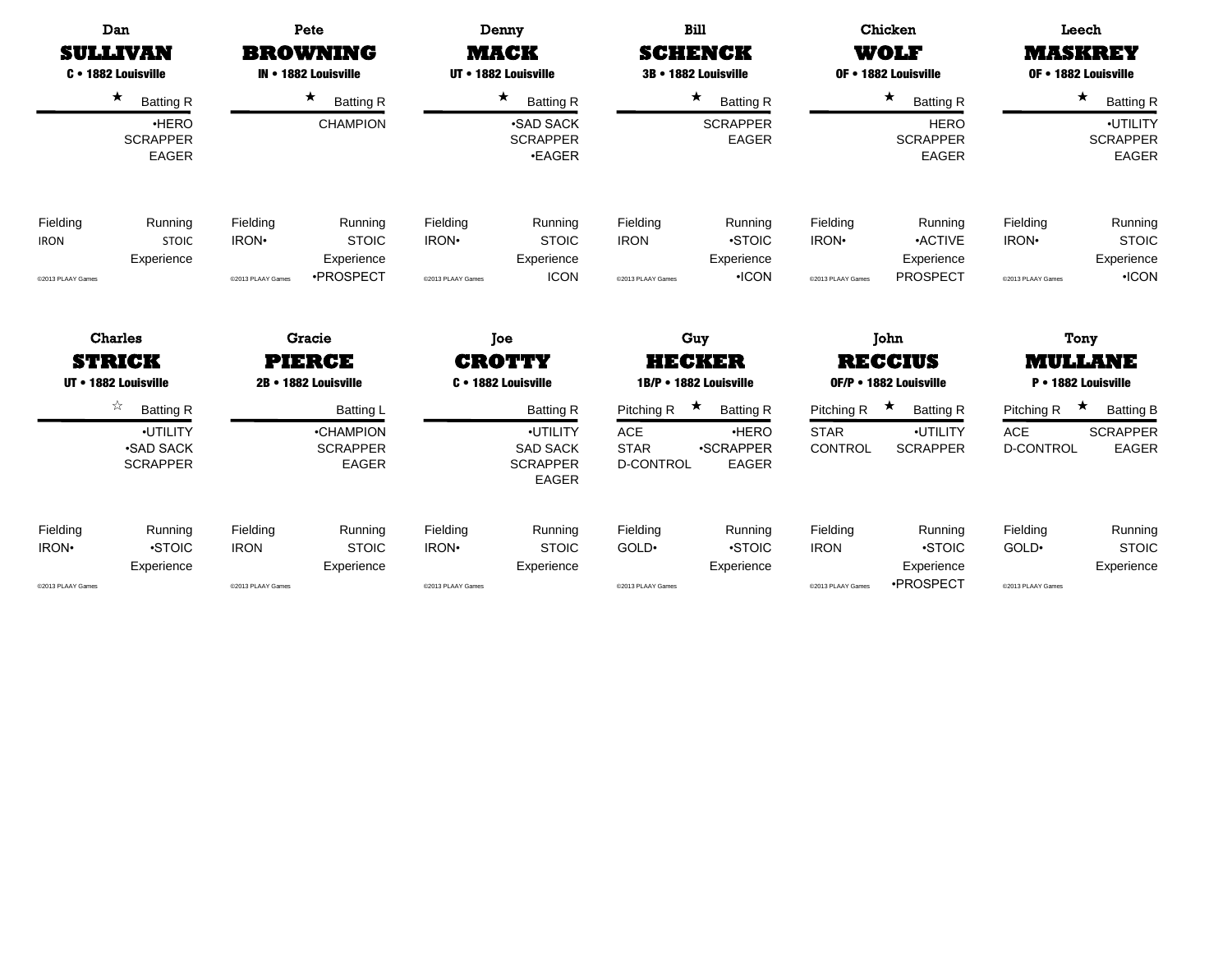|                                              | Jack<br><b>O'BRIEN</b><br>C · 1882 Philadelphia                       |                                                           | Jumbo<br><b>LATHAM</b><br>1B • 1882 Philadelphia                              |                                                    | Lou<br><b>SAY</b><br>SS · 1882 Philadelphia                                |                                                             | Fred<br><b>MANN</b><br>3B • 1882 Philadelphia                                    |                                                    | John<br><b>MANSELL</b><br>OF • 1882 Philadelphia                                                                  | Jud<br><b>BIRCHALL</b><br>OF • 1882 Philadelphia   |                                                                                   |
|----------------------------------------------|-----------------------------------------------------------------------|-----------------------------------------------------------|-------------------------------------------------------------------------------|----------------------------------------------------|----------------------------------------------------------------------------|-------------------------------------------------------------|----------------------------------------------------------------------------------|----------------------------------------------------|-------------------------------------------------------------------------------------------------------------------|----------------------------------------------------|-----------------------------------------------------------------------------------|
|                                              | $\star$<br><b>Batting R</b>                                           |                                                           | $\star$<br><b>Batting R</b>                                                   |                                                    | ★<br><b>Batting R</b>                                                      |                                                             | ☆<br><b>Batting L</b>                                                            |                                                    | ☆<br><b>Batting L</b>                                                                                             |                                                    | $\star$<br><b>Batting R</b>                                                       |
|                                              | •CHAMPION<br><b>•SCRAPPER</b><br>EAGER                                |                                                           | <b>HERO</b><br><b>SCRAPPER</b><br><b>EAGER</b>                                |                                                    | ·UTILITY<br><b>SCRAPPER</b><br>EAGER                                       |                                                             | <b>.UTILITY</b><br><b>SCRAPPER</b><br><b>EAGER</b>                               |                                                    | ·UTILITY<br><b>SCRAPPER</b><br><b>EAGER</b>                                                                       |                                                    | ·HERO<br><b>SCRAPPER</b><br><b>EAGER</b>                                          |
| Fielding                                     | Running<br>$•$ STOIC<br>Experience                                    | Fielding<br>GOLD·                                         | Running<br><b>STOIC</b><br>Experience<br><b>ICON</b>                          | Fielding<br>IRON <sup>.</sup>                      | Running<br><b>STOIC</b><br>Experience<br>$\cdot$ ICON                      | Fielding<br><b>IRON</b>                                     | Running<br>Experience                                                            | Fielding<br><b>IRON</b>                            | Running<br><b>STOIC</b><br>Experience                                                                             | Fielding<br>IRON <sup>.</sup>                      | Running<br><b>STOIC</b><br>Experience                                             |
| @2013 PLAAY Games                            |                                                                       | @2013 PLAAY Games                                         |                                                                               | @2013 PLAAY Games                                  |                                                                            | @2013 PLAAY Games                                           |                                                                                  | @2013 PLAAY Games                                  |                                                                                                                   | @2013 PLAAY Games                                  |                                                                                   |
|                                              | <b>Bob</b>                                                            |                                                           | Jerry                                                                         |                                                    | Jimmy                                                                      |                                                             | Cub                                                                              |                                                    | Pop                                                                                                               | John                                               |                                                                                   |
|                                              | <b>BLAKISTON</b><br>OF • 1882 Philadelphia                            | <b>DORGAN</b><br>UT • 1882 Philadelphia                   |                                                                               | <b>SAY</b><br>SS · 1882 Philadelphia               |                                                                            | <b>STRICKER</b><br>2B/RP . 1882 Philadelphia                |                                                                                  | SMITH<br>UT • 1882 Philadelphia                    |                                                                                                                   | <b>RICHMOND</b><br>OF • 1882 Philadelphia          |                                                                                   |
|                                              | $\star$<br><b>Batting R</b><br>·UTILITY<br><b>SCRAPPER</b><br>EAGER   |                                                           | $\star$<br><b>Batting L</b><br><b>HERO</b><br><b>SCRAPPER</b><br><b>EAGER</b> |                                                    | ☆<br><b>Batting R</b><br><b>UTILITY</b><br><b>SCRAPPER</b><br><b>EAGER</b> | Pitching R<br><b>ACE</b><br><b>STAR</b><br><b>D-CONTROL</b> | $\star$<br><b>Batting R</b><br><b>UTILITY</b><br><b>SCRAPPER</b><br><b>EAGER</b> | Pitching                                           | $\approx$<br><b>Batting R</b><br><b>UTILITY</b><br><b>SAD SACK</b><br><b>SCRAPPER</b><br><b>PATIENT</b>           | Pitching                                           | ☆<br><b>Batting R</b><br><b>.SAD SACK</b><br><b>SCRAPPER</b><br><b>•PATIENT</b>   |
| Fielding<br><b>IRON</b><br>@2013 PLAAY Games | Running<br><b>STOIC</b><br>Experience                                 | Fielding<br><b>IRON</b> <sup>•</sup><br>@2013 PLAAY Games | Running<br><b>STOIC</b><br>Experience                                         | Fielding<br>IRON <sup>.</sup><br>@2013 PLAAY Games | Running<br><b>STOIC</b><br>Experience<br>PROSPECT                          | Fielding<br>IRON <sup>.</sup><br>@2013 PLAAY Games          | Running<br><b>STOIC</b><br>Experience                                            | Fielding<br><b>IRON</b><br>@2013 PLAAY Games       | Running<br><b>STOIC</b><br>Experience                                                                             | Fielding<br>IRON <sup>.</sup><br>@2013 PLAAY Games | Running<br>Experience<br>$\cdot$ ICON                                             |
|                                              | Bill                                                                  |                                                           | Joe                                                                           |                                                    | Bill                                                                       |                                                             | Sam                                                                              |                                                    | <b>Bill</b>                                                                                                       |                                                    | Frank                                                                             |
|                                              | <b>KIENZLE</b><br>OF • 1882 Philadelphia                              |                                                           | <b>STRAUB</b><br>UT • 1882 Philadelphia                                       |                                                    | <b>GREENWOOD</b><br>UT • 1882 Philadelphia                                 |                                                             | WEAVER<br>SP • 1882 Philadelphia                                                 |                                                    | <b>SWEENEY</b><br>SP • 1882 Philadelphia                                                                          | <b>MOUNTAIN</b>                                    | SP • 1882 Philadelphia                                                            |
| Pitching                                     | Batting L<br>·HERO<br><b>•CHAMPION</b><br><b>SCRAPPER</b><br>·PATIENT | Pitching                                                  | <b>Batting R</b><br><b>•SAD SACK</b><br><b>SCRAPPER</b><br>EAGER              | Pitching                                           | <b>Batting B</b><br><b>HERO</b><br><b>SCRAPPER</b><br>EAGER                | ACE.                                                        | Pitching R $\star$ Batting R<br>·UTILITY<br>D-CONTROL SCRAPPER<br><b>•EAGER</b>  | <b>STAR</b><br>CONTROL                             | Pitching R $\overrightarrow{x}$ Batting R<br><b>UTILITY</b><br><b>SAD SACK</b><br><b>SCRAPPER</b><br><b>EAGER</b> | Pitching R<br>D-CONTROL                            | <b>Batting R</b><br>·HERO<br><b>•CHAMPION</b><br><b>SCRAPPER</b><br><b>•EAGER</b> |
| Fielding<br><b>IRON</b><br>@2013 PLAAY Games | Running<br>Experience<br>PROSPECT                                     | Fielding<br><b>IRON</b><br>@2013 PLAAY Games              | Running<br><b>STOIC</b><br>Experience                                         | Fielding<br><b>IRON</b><br>@2013 PLAAY Games       | Running<br><b>STOIC</b><br>Experience                                      | Fielding<br>GOLD <sup>.</sup><br>@2013 PLAAY Games          | Running<br><b>STOIC</b><br>Experience                                            | Fielding<br>IRON <sup>.</sup><br>@2013 PLAAY Games | Running<br><b>STOIC</b><br>Experience                                                                             | Fielding<br>@2013 PLAAY Games                      | Running<br><b>STOIC</b><br>Experience                                             |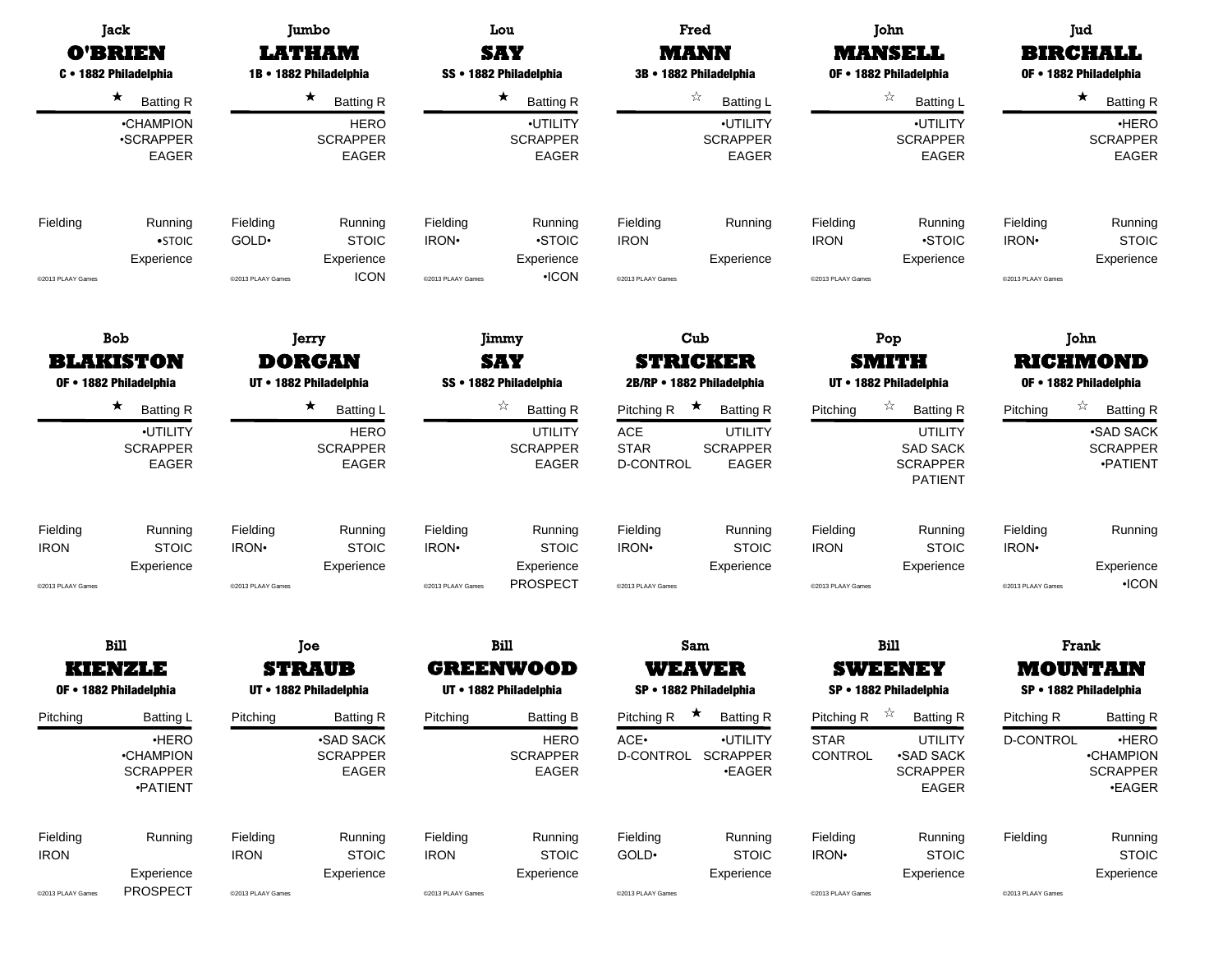|                                                    | <b>Billy</b><br><b>TAYLOR</b><br>C . 1882 Pittsburgh             | Chappy<br>LANE<br>1B · 1882 Pittsburgh |                                                                             | George<br><b>STRIEF</b><br>MI . 1882 Pittsburgh                 |                                                          | John<br><b>PETERS</b><br>MI • 1882 Pittsburgh<br>★<br><b>Batting R</b> |                                                         |                                                    | Joe<br><b>BATTIN</b><br>3B · 1882 Pittsburgh          | <b>Mike</b><br><b>MANSELL</b><br>OF . 1882 Pittsburgh |                                        |  |
|----------------------------------------------------|------------------------------------------------------------------|----------------------------------------|-----------------------------------------------------------------------------|-----------------------------------------------------------------|----------------------------------------------------------|------------------------------------------------------------------------|---------------------------------------------------------|----------------------------------------------------|-------------------------------------------------------|-------------------------------------------------------|----------------------------------------|--|
|                                                    | $\star$<br><b>Batting R</b>                                      |                                        | $\star$<br>$\star$<br><b>Batting R</b><br><b>Batting R</b>                  |                                                                 |                                                          |                                                                        |                                                         | ☆<br><b>Batting R</b>                              |                                                       | $\star$<br><b>Batting L</b>                           |                                        |  |
|                                                    | <b>HERO</b><br>·SCRAPPER<br>EAGER                                |                                        | ·UTILITY<br><b>.SAD SACK</b><br>EAGER                                       |                                                                 | <b>SAD SACK</b><br><b>•SCRAPPER</b><br>EAGER             |                                                                        | <b>HERO</b><br><b>SCRAPPER</b><br><b>EAGER</b>          |                                                    | <b>UTILITY</b><br><b>SCRAPPER</b><br>EAGER            |                                                       | ·HERO<br><b>SCRAPPER</b><br>EAGER      |  |
| Fielding<br>IRON.<br>@2013 PLAAY Games             | Running<br><b>ACTIVE</b><br>Experience<br>$\bullet$ ICON         | Fielding<br>GOLD.<br>@2013 PLAAY Games | Running<br><b>STOIC</b><br>Experience                                       | Fielding<br>@2013 PLAAY Games                                   | Running<br>Experience                                    | Fielding<br>IRON·<br>@2013 PLAAY Games                                 | Running<br><b>STOIC</b><br>Experience<br><b>ICON</b>    | Fielding<br>IRON <sup>.</sup><br>@2013 PLAAY Games | Running<br><b>STOIC</b><br>Experience<br>$\cdot$ ICON | Fielding<br><b>IRON</b><br>@2013 PLAAY Games          | Running<br><b>ACTIVE</b><br>Experience |  |
|                                                    | Ed                                                               |                                        | Charlie                                                                     |                                                                 | Rudy                                                     |                                                                        | Jack                                                    |                                                    | Jim                                                   |                                                       | Bill                                   |  |
| <b>SWARTWOOD</b><br>OF . 1882 Pittsburgh           |                                                                  | <b>MORTON</b><br>UT • 1882 Pittsburgh  |                                                                             | <b>KEMMLER</b><br>C · 1882 Pittsburgh                           |                                                          | <b>LEARY</b><br>UT/P . 1882 Pittsburgh                                 |                                                         | <b>KEENAN</b><br>C · 1882 Pittsburgh               |                                                       | <b>MORGAN</b><br>OF . 1882 Pittsburgh                 |                                        |  |
|                                                    | ★<br><b>Batting L</b>                                            |                                        | ☆<br><b>Batting R</b>                                                       |                                                                 | ☆<br><b>Batting R</b>                                    | Pitching L                                                             | ★<br><b>Batting L</b>                                   | Pitching R                                         | ☆<br><b>Batting R</b>                                 | Pitching R                                            | ☆<br><b>Batting R</b>                  |  |
|                                                    | ·HERO<br><b>•CHAMPION</b><br><b>.SCRAPPER</b><br><b>•EAGER</b>   |                                        | <b>HERO</b><br><b>SCRAPPER</b><br><b>EAGER</b>                              |                                                                 | <b>SCRAPPER</b><br><b>EAGER</b>                          | <b>WORKMAN</b><br><b>STRUGGLR</b><br>D-CONTROL                         | <b>HERO</b><br><b>SCRAPPER</b><br>EAGER                 |                                                    | <b>UTILITY</b><br><b>SCRAPPER</b><br>EAGER            |                                                       | <b>SCRAPPER</b><br><b>•EAGER</b>       |  |
| Fielding<br><b>IRON</b>                            | Running<br><b>ACTIVE</b><br>Experience                           | Fielding<br><b>IRON</b>                | Running<br><b>ACTIVE</b><br>Experience                                      | Fielding                                                        | Running<br><b>STOIC</b><br>Experience                    | Fielding<br><b>IRON</b>                                                | Running<br>Experience                                   | Fielding                                           | Running<br><b>STOIC</b><br>Experience                 | Fielding<br><b>IRON</b>                               | Running<br><b>STOIC</b><br>Experience  |  |
| @2013 PLAAY Games                                  |                                                                  | @2013 PLAAY Games                      |                                                                             | @2013 PLAAY Games                                               | ·PROSPECT                                                | @2013 PLAAY Games                                                      |                                                         | @2013 PLAAY Games                                  |                                                       | @2013 PLAAY Games                                     |                                        |  |
|                                                    | Jake                                                             |                                        | Harry                                                                       |                                                                 | Denny                                                    |                                                                        | Harry                                                   |                                                    |                                                       |                                                       |                                        |  |
|                                                    | <b>GOODMAN</b>                                                   |                                        | <b>SALISBURY</b>                                                            |                                                                 | <b>DRISCOLL</b>                                          |                                                                        | <b>ARUNDEL</b>                                          |                                                    |                                                       |                                                       |                                        |  |
|                                                    | 1B • 1882 Pittsburgh                                             | Pitching L                             | P • 1882 Pittsburgh<br>$\star$                                              |                                                                 | P • 1882 Pittsburgh<br>☆                                 |                                                                        | P · 1882 Pittsburgh                                     |                                                    |                                                       |                                                       |                                        |  |
| Pitching R                                         | <b>Batting R</b><br><b>•CHAMPION</b><br><b>SCRAPPER</b><br>EAGER | ACE.<br>D-CONTROL                      | Batting L<br><b>UTILITY</b><br><b>.SAD SACK</b><br><b>SCRAPPER</b><br>EAGER | Pitching L<br>$\mathsf{ACE}$<br><b>STAR</b><br><b>D-CONTROL</b> | Batting L<br><b>SAD SACK</b><br><b>SCRAPPER</b><br>EAGER | Pitching R<br>WORKMAN·<br>CONTROL                                      | <b>Batting R</b><br><b>-SAD SACK</b><br><b>SCRAPPER</b> |                                                    |                                                       |                                                       |                                        |  |
| Fielding<br>GOLD <sup>.</sup><br>@2013 PLAAY Games | Running<br>Experience<br>$\cdot$ ICON                            | Fielding<br>@2013 PLAAY Games          | Running<br><b>STOIC</b><br>Experience<br>$\cdot$ ICON                       | Fielding<br>IRON <sup>.</sup><br>@2013 PLAAY Games              | Running<br><b>STOIC</b><br>Experience                    | Fielding<br>GOLD <sup>.</sup><br>@2013 PLAAY Games                     | Running<br><b>STOIC</b><br>Experience<br>$\cdot$ ICON   |                                                    |                                                       |                                                       |                                        |  |